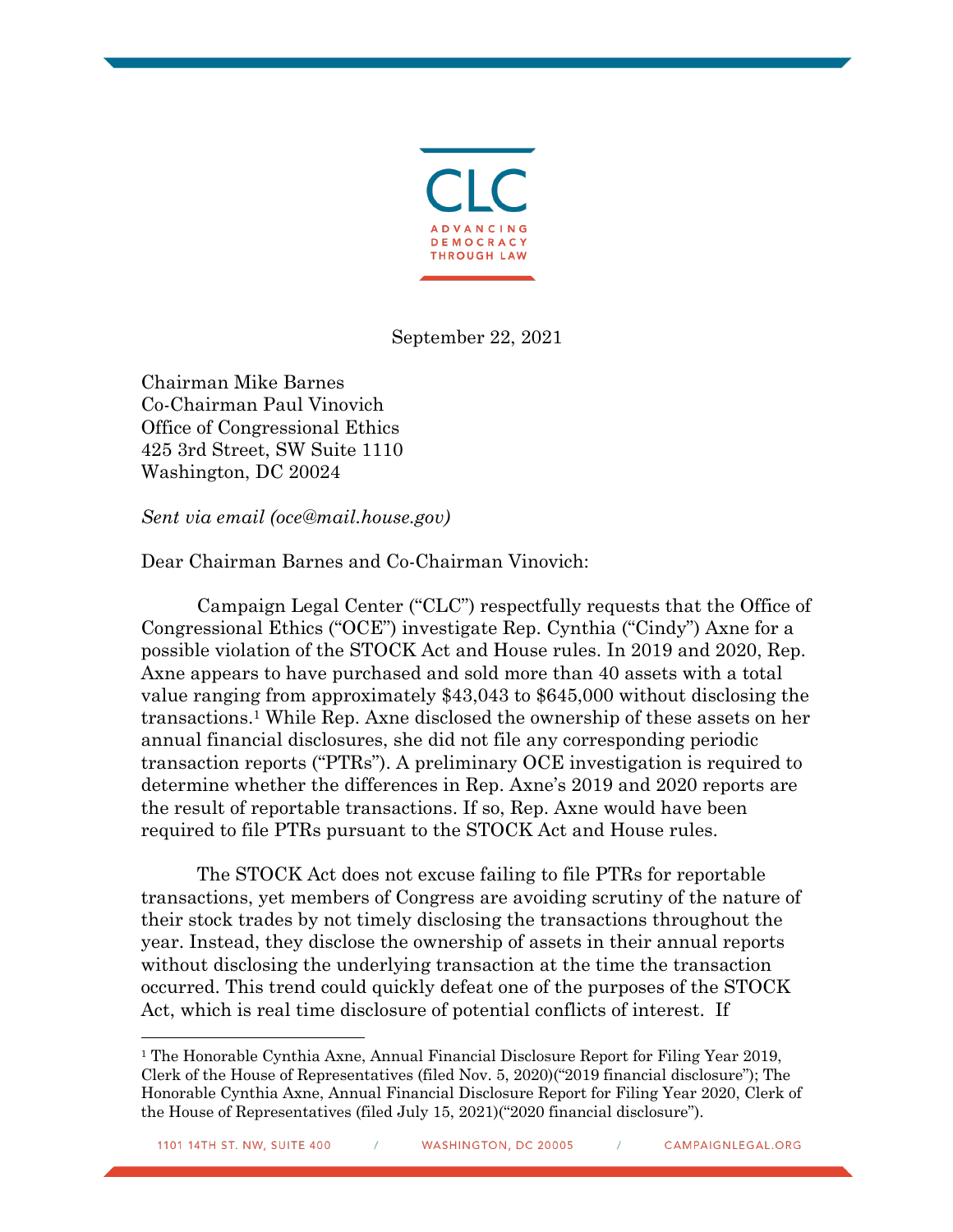members are not held accountable for failing to file PTRs, many will continue to wait until their annual financial disclosures to reveal stock trades and pay nominal late fees, thereby circumventing the STOCK Act.

When members of Congress trade individual stocks and fail to disclose those trades, they break the law and diminish the public's trust in government. The recent prevalence of STOCK Act violations in the House shows that merely the threat of a fine is not deterring members of Congress from breaking the law; real accountability is necessary. As members of Congress craft laws that directly impact the lives of all Americans, the public must be able to trust that representatives are acting in the public's interest, and not in their own financial interest.

## **The STOCK Act and House Rules Require Members of Congress to Timely Report All Individual Stock Transactions**

The STOCK Act amended the Ethics in Government Act of 1978 ("EIGA") to require members of Congress to report their individual stock transactions no "later than 30 days after receiving notification of any transaction required to be reported under section  $102(a)(5)(B)$ , but in no case later than 45 days after such transaction . . . ."<sup>2</sup>

House rules incorporate these reporting requirements. House Rule 26, clause 2 states, "[f]or the purposes of this rule, the provisions of title I of the Ethics in Government Act of 1978 shall be considered Rules of the House as they pertain to Members, Delegates, the Resident Commissioner, officers, and employees of the House."3

The House Committee on Ethics trains and reminds members of Congress annually in writing of the consequences of failing to file PTRs. Specifically, the Committee on Ethics advises:

> "[e]ach Member, officer, and senior staffer is responsible for the completeness and accuracy of the information contained in the individual's PTR, even if someone else prepared, or assisted in preparing, all or part of it. The EIGA provides that the Attorney General may pursue either civil or criminal penalties against an individual who knowingly and willfully falsifies a statement or fails to file a statement required by the EIGA. The maximum

<sup>2</sup> P.L. 112-105, Section 6; 5 U.S.C. App. 4 § 103(l).

<sup>3</sup> RULES OF THE HOUSE OF REPRESENTATIVES OF THE U.S. 116TH CONG. (2019), Rule 26, cl. 2.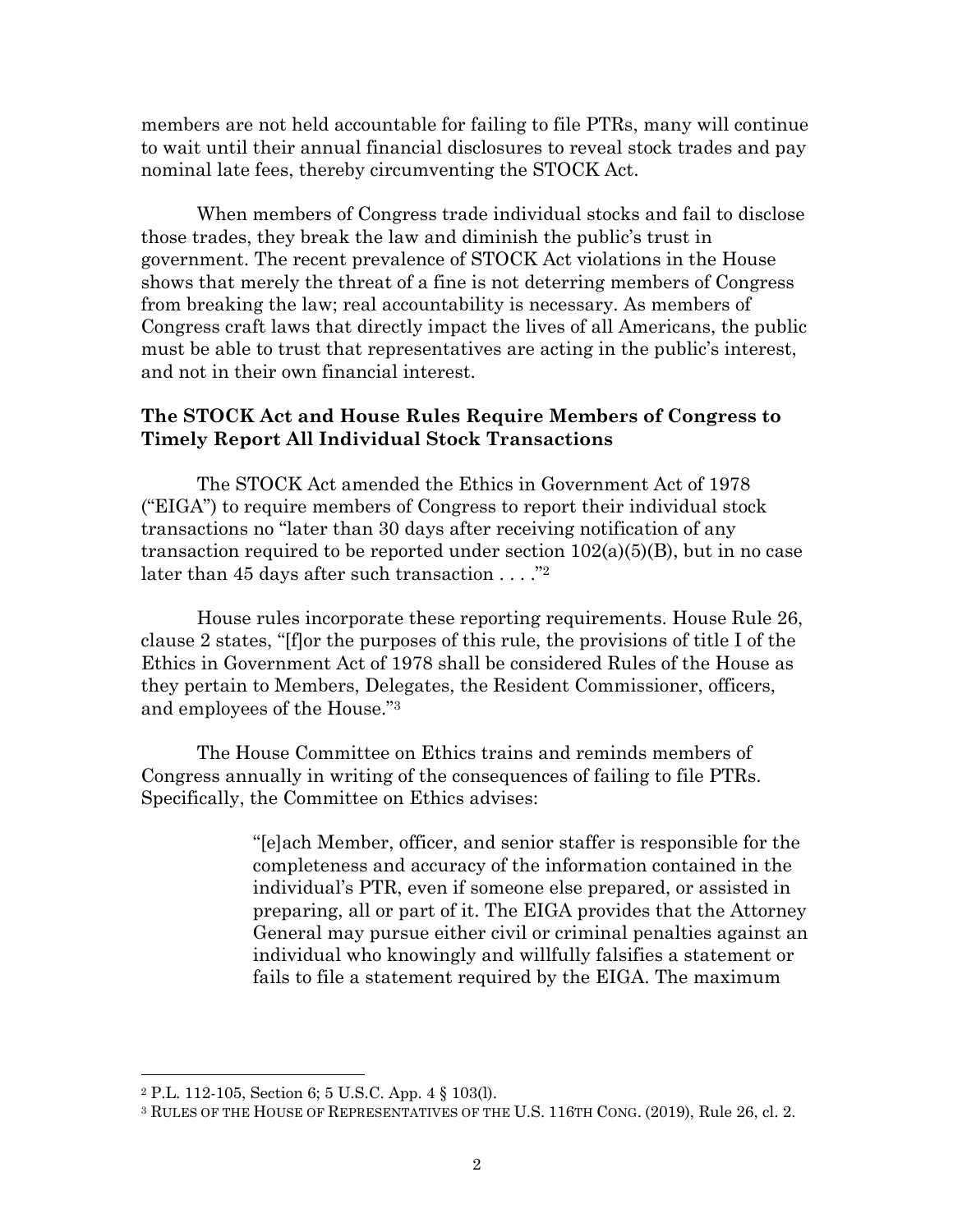civil penalty is \$61,585. The maximum criminal penalty is up to one year in prison and a fine of up to \$61,585."4

In addition, the Committee on Ethics advises that 18 U.S.C. § 1001 is applicable to PTRs. "That criminal statute provides for a fine of up to \$250,000 and/or imprisonment for up to five years for knowingly and willfully making any materially false, fictitious, or fraudulent statement or representation, or falsifying, concealing, or covering up a material fact, in a filing under the EIGA."5

## **Rep. Axne's Annual Disclosures Reflect Changes in Her Stock Portfolio That Do Not Have Corresponding PTRs**

According to Rep. Axne's annual financial disclosures for 2019 and 2020, her asset holdings went through significant changes, yet no transactions were reported. Twenty-eight assets appear on Rep. Axne's 2019 financial disclosure that do not reappear on her 2020 disclosure.6 It therefore appears that Rep. Axne sold those assets but failed to report the transactions as required. Similarly, 15 assets appear for the first time on Rep. Axne's 2020 financial disclosure.7 Because those assets do not appear on her 2019 disclosure, it appears that Rep. Axne purchased those assets but failed to report the transactions as required. The assets in question have a total value ranging from approximately \$43,043 to \$645,000.

Under certain rare circumstances an asset purchased during the reporting period may appear on an annual financial disclosure report, but not require a PTR. Specifically, a PTR may not be required if the initial stock purchase was below the reporting threshold: transaction amounts that exceed \$1,000. That asset may then appear on a subsequent annual report if the value appreciated above the reporting threshold during the reporting period. To know whether this exception applies, an OCE preliminary review is needed to determine the value of each of Rep. Axne's initial transactions.

<sup>4</sup> U.S. HOUSE OF REPRESENTATIVES COMM. ON ETHICS 116TH CONG., Memorandum from Committee on Ethics for All Members, Officers, and Employees Regarding Reminder of STOCK Act Requirements, Prohibition Against Insider Trading & New Certification Requirement at 3 (June 11, 2020),

https://ethics.house.gov/sites/ethics.house.gov/files/wysiwyg\_uploaded/STOCK%20Act%206.1 1.2020%20Final.pdf.

<sup>5</sup> *Id.* at 3.

<sup>6</sup> Rep. Axne's 2019 and 2020 financial disclosures, *supra* note 1.

<sup>7</sup> *Id.*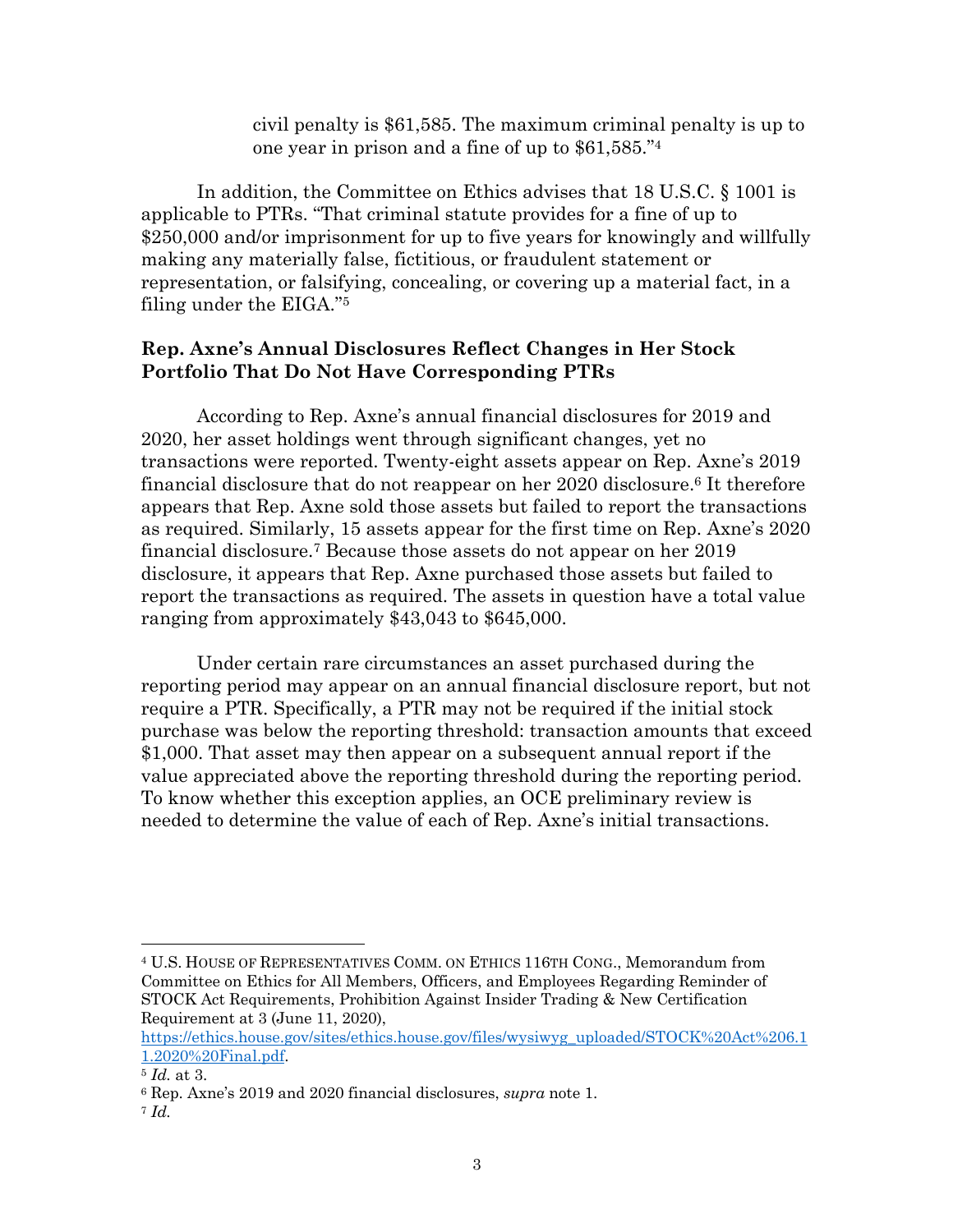## **Rep. Axne May Have Knowingly Violated the STOCK Act**

The changes in Rep. Axne's assets encompass stock in Visa, Mastercard, Wells Fargo, and SS&C Technology Holdings, a financial technology company.8 If these changes are the result of reportable transactions, the trades would have occurred while Rep. Axne was a member of the House Committee on Financial Services.9

If Rep. Axne's failed to file required PTRs, an investigation is needed to determine whether that failure was an attempt to avoid scrutiny of trades connected with non-public information or with potential conflicts of interest.

Failure to file PTRs by Rep. Axne is unlikely to be merely an oversight. Two factors suggest that Rep. Axne was in fact aware of the requirement prior to the filing of her PTRs and may have knowingly avoided disclosing her stock trades at the time they were made.

*First*, Rep. Axne was required to attend mandatory ethics training for new members of Congress in 2019, as well as subsequent annual ethics training.10 This training includes discussion of financial disclosures and the STOCK Act. The Committee on Ethics does not grant extensions for completing ethics training.11 Therefore, it seems likely that Rep. Axne was aware of the requirement to report her transactions at the time they occurred.12

*Second*, even if Rep. Axne asserts that she did not know of the PTR requirements at the time of the trades, despite having undergone contemporaneous training that explained the requirements, she *should have known* about the disclosure requirements. High profile insider trading allegations engulfed several senators in March 2020 and became widely publicized.13 These allegations of STOCK Act violations were all based on information disclosed in PTRs. Then, another scandal involving STOCK Act violations came to light: Rep. Donna Shalala failed to file PTRs for numerous

<sup>13</sup> *See e.g.*, Aruna Viswanatha & Dave Michaels, *Justice Department Investigating Lawmakers for Possible Insider Trading*, WALL ST. J (Mar. 31, 2020), https://www.wsj.com/articles/justice-department-investigating-lawmakers-for-possibleinsider-trading-11585586365?mod=article\_inline.

<sup>8</sup> *Id*.

<sup>9</sup> Rep. Cindy Axne, *Committees and Caucuses*, https://axne.house.gov/about/committees-andcaucuses (last visited Sept. 21, 2021).

<sup>10</sup> U.S. HOUSE OF REPRESENTATIVES COMM. ON ETHICS, *Training*,

https://ethics.house.gov/training. 11 U.S. HOUSE OF REPRESENTATIVES COMM. ON ETHICS, *FAQs About Training*, https://ethics.house.gov/legislation/schedule/faqs-about-training.

<sup>12</sup> Rep. Axne's 2019 and 2020 financial disclosures, *supra* note 1.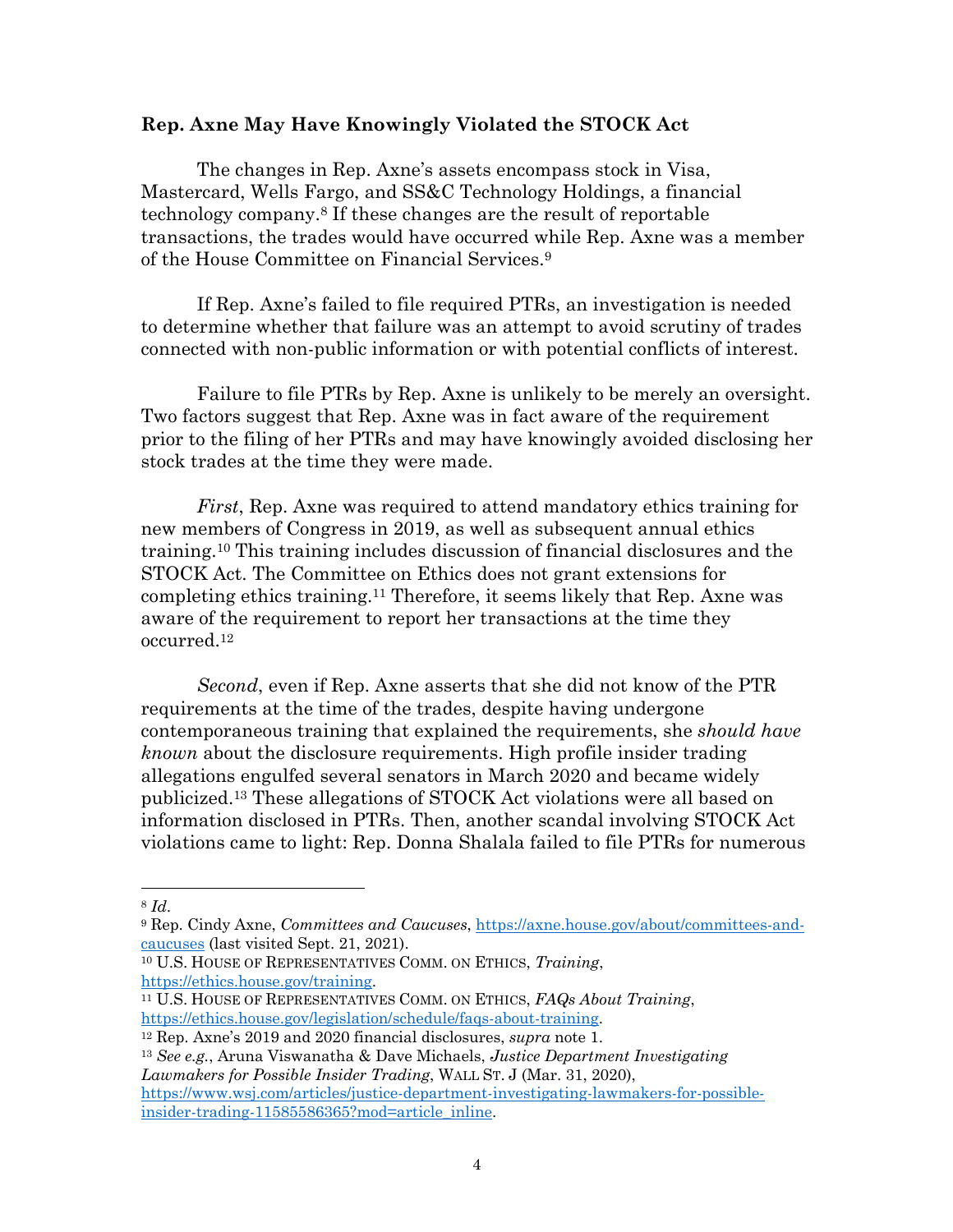transactions.14 Considering that the requirement for PTRs in Congress was headline news throughout 2020, it seems unlikely that she was unaware of the disclosure requirements at the time of the transactions.

 For these reasons, Rep. Axne cannot excuse her failure to report with a claim that it she was unfamiliar with the financial disclosure requirements. An OCE preliminary review can gather information to determine whether Rep. Axne knowingly violated the STOCK Act.

## **Conclusion**

The STOCK Act requires members of Congress to file PTRs for any individual stock trades.15 Based on the available facts, there is probable cause to believe that Rep. Axne was aware of this requirement, and her failure to timely file the transaction reports violates the STOCK Act.

CLC respectfully requests that OCE open a preliminary review to determine whether Rep. Axne's nondisclosure was an intentional violation of the STOCK Act and House rules.

We acknowledge that 18 U.S.C. § 1001 applies to the information provided.

Sincerely,

 $\frac{1}{s}$ /s/ $\frac{1}{s}$ 

Kedric L. Payne General Counsel and Senior Director, Ethics

<sup>14</sup> Alex Daugherty, *Donna Shalala, again, failed to disclose stock sales in violation of federal law*, MIAMI HERALD (Sept. 28, 2020), https://www.miamiherald.com/news/politics-

government/article246072375.html. Rep. Shalala reportedly paid a \$1,200 fine after describing the omission as the result of trades made to establish a blind trust in coordination with the Committee on Ethics. In contrast, the current evidence does not suggest that Rep. Axne's failure to report should only result in a small fine because she does not have a blind trust and has not stated that she failed to disclose her trades on advice from the Committee on Ethics.

<sup>15</sup> P.L. 112-105, *supra* note 3; *see* U.S. HOUSE COMM. ON ETHICS, Instruction Guide, Financial Disclosure Statements and Periodic Transaction Reports Calendar Year 2019 at 41, *available at* 

https://ethics.house.gov/sites/ethics.house.gov/files/documents/CY%202019%20Instruction%2 0Guide%20for%20Financial%20Disclosure%20Statements%20and%20PTRs.pdf (Stating that the relevant factor for disclosure is ownership of the stock: "In general, you must report on a PTR each purchase, sale, or exchange involving stocks, bonds, commodities futures, or other securities **owned wholly or in part by you**, your spouse, or your dependent child when the amount of the transaction exceeds \$1,000.") (emphasis added).